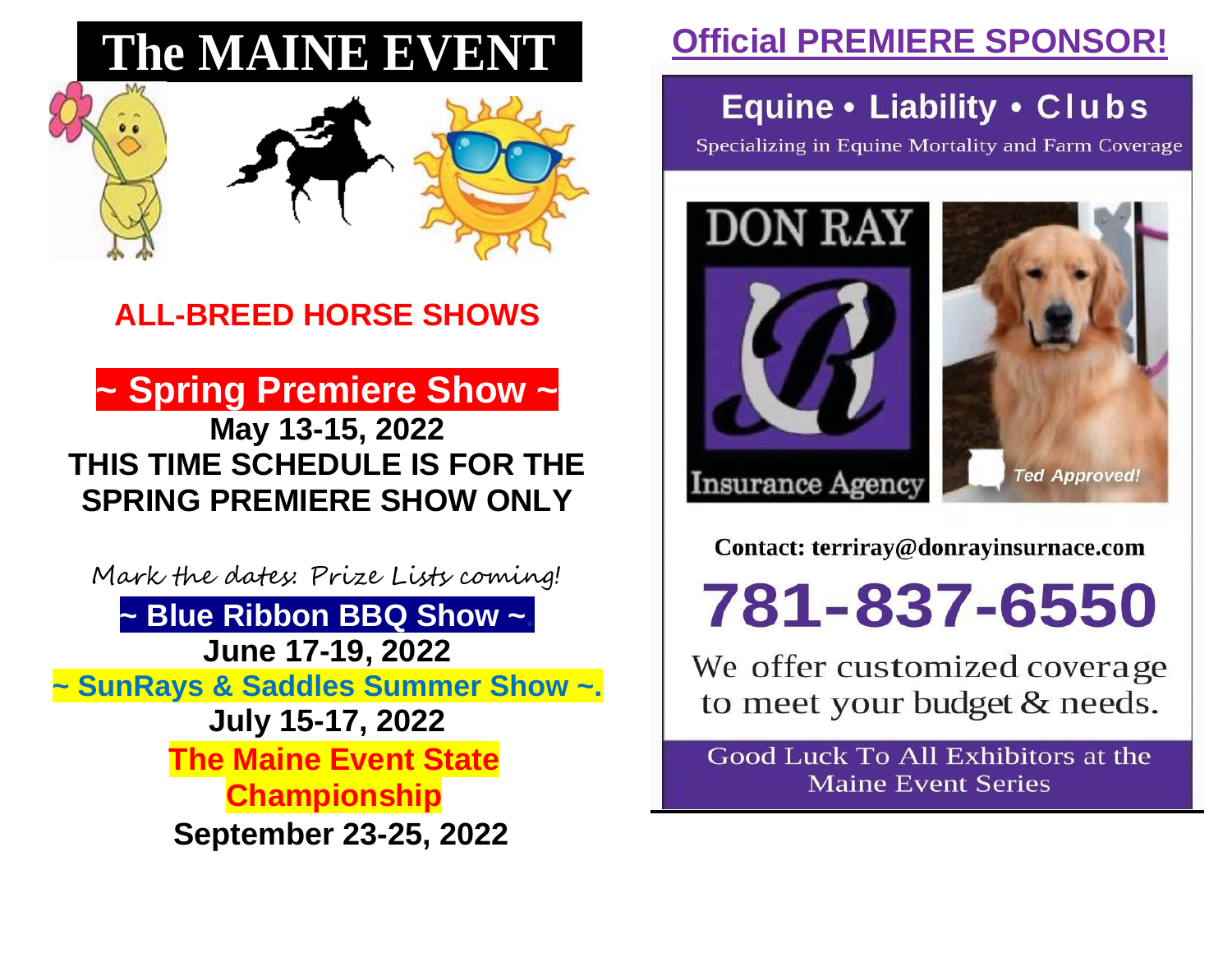#### **The Maine Event: Spring Premiere Horse Show**

May 13-15, 2022 Skowhegan Fair Grounds, Skowhegan, Maine

#### JUDGE: Jason Warren, East Baldwin, ME

#### **Officials:**

SHOW MANAGER Ricky Drew, Raymond, ME

[mainehorsenews@yahoo.com](mailto:mainehorsenews@yahoo.com) 207-272-0082

COMPETITION SECRETARY Mary Field, 477 Bishop Hill Road, Leeds, ME 04263 (207) 576-3641 memf3@fairpoint.net

| <b>STABLING</b>  | Ricky Drew, Raymond, ME                                                         |
|------------------|---------------------------------------------------------------------------------|
| <b>DIMAMATED</b> | $C_{\text{rel}}$ . $C_{\text{rel}}$ . $C_{\text{rel}}$ . $C_{\text{rel}}$ . $M$ |

RINGMASTER Sylvia Corbett. Gorham, ME PHOTOGRAPHER Taylor Hersom Photography

GATE Jacob Kimball, Waterford, ME

Awards: Brianna Fecteau, Standish, ME

VETERINARIAN: Annabessacook Equine Clinic (ON CALL)

Please call 207-933-6424, listen to the message & Press 1 when the message is done. This will connect you to the doctor on call.

GPS Location: 33 Constitution Avenue, Skowhegan, ME

## **Entries without checks will NOT be considered accepted!!!**

#### ENTRY INFORMATION

#### ENTRY FEE:

\$21.00 Regular Classes \$26.00 Championship Classes \$21.00 office fee per horse ... \$20.00 Show out of trailer fee per horse \$95.00 Stall Fee horse/tack \$30.00 Fee Money Classes \$200 and more: \$95.00 Camper Fee \$40.00 Day stall fee \$25.00 Post Entry Fee Flat Fee SEE entry form \$10.00 Bandit Fee \$35.00 Extra Night for camper/horse stall \$30.00 Money Class Entry Stalls/Campers pricing for Friday & Saturday Nights PRE ENTRIES CLOSE POSTMARKED 2 weeks prior to each show

- Post (Late) Entries will be accepted late with a post entry fee of \$25, stalls then \$100 also
- Entries must be made in writing, signed by the owner or authorized agent, and the trainer; and must be accompanied by funds to cover all charges. If the owner or exhibitor is under 18 years of age, the entry blank must be signed by an adult who assumes all responsibilities and risks stated on the entry blank. Payment will constitute a signature.
- Exhibitors are solely responsible for completing the entry blank and add slips accurately as recorded with their breed and point organizations. The Management and Staff take no responsibility for exhibitors' errors.
- Once entered, class additions and/or scratches should be done in the office prior to the session. These will be accepted during the session but will be charged a fee of \$5 if not done at least 3 classes prior to the class.
- RETURNED CHECKS: A \$50 FEE WILL BE CHARGED ON TOP OF ALL BANK FEES INCURRED, AND THE ORIGINAL BILL.
- All Fees must be paid in full (or a signed blank check left to cover expenses) prior to issuing a number.
- *REFUNDS*: There will be no refunds on entry fees unless due to a bona fide injury of horse (rider in equitation). Refunds will be made only upon receipt of a veterinarian's certificate (doctor's certificate) and must be received by the Show Manager before the end of the Show to be considered. *There will be no refunds on stalls or campers.*
- The Show Management reserves the right to decline any entry and to return fees before the opening of the show and, to prohibit or remove any person or horse from the show without being held liable for compensation.
- Entering the ring and not being entered in the class will constitute a bandit fee.
- Please make checks payable to*DnL*

#### **Mail entries to Show Secretary**:



#### **CREDENTIALS**

- Registration Papers are requested for entries in classes restricted to a registered breed, unless permission granted otherwise by the show manager. Please include registration number( s) on your entry blank and include a copy of the papers with your entry form
- •Proof of Negative Coggins within the last three years is required for horses stabled in the State of Maine and within the last six months is required for out of state horses. Please include Coggins date (month/year) on your entry blank.
- •Vaccinations. It is strongly recommended that all animals on the show grounds be vaccinated for RABIES within one year from this show. Other vaccinations are also encouraged: Please include a copy of vaccination records for your horse{s} with your entries.

•Adult Riders in classes restricted to Amateurs are to be on their honor.

#### **STABLING & CAMPING**

- •Stall doors are not to be removed and exhibitors are responsible for the condition of their stalls..
- •ABSOLUTELY NO SMOKING IN THE BARNS!!
- •Horses needing to arrive early or depart late need to make arrangements through show manager in advance of the show.
- •Camping spaces near the coliseum are reserved per management
- •Parking at stalls is prohibited. See manager if questions.
- •\*Bedding & Hay will be available for purchase directly from the vendor. You must contact McCarthy Enterprises for hay and bedding: Call them prior to the show at 207-474-8952.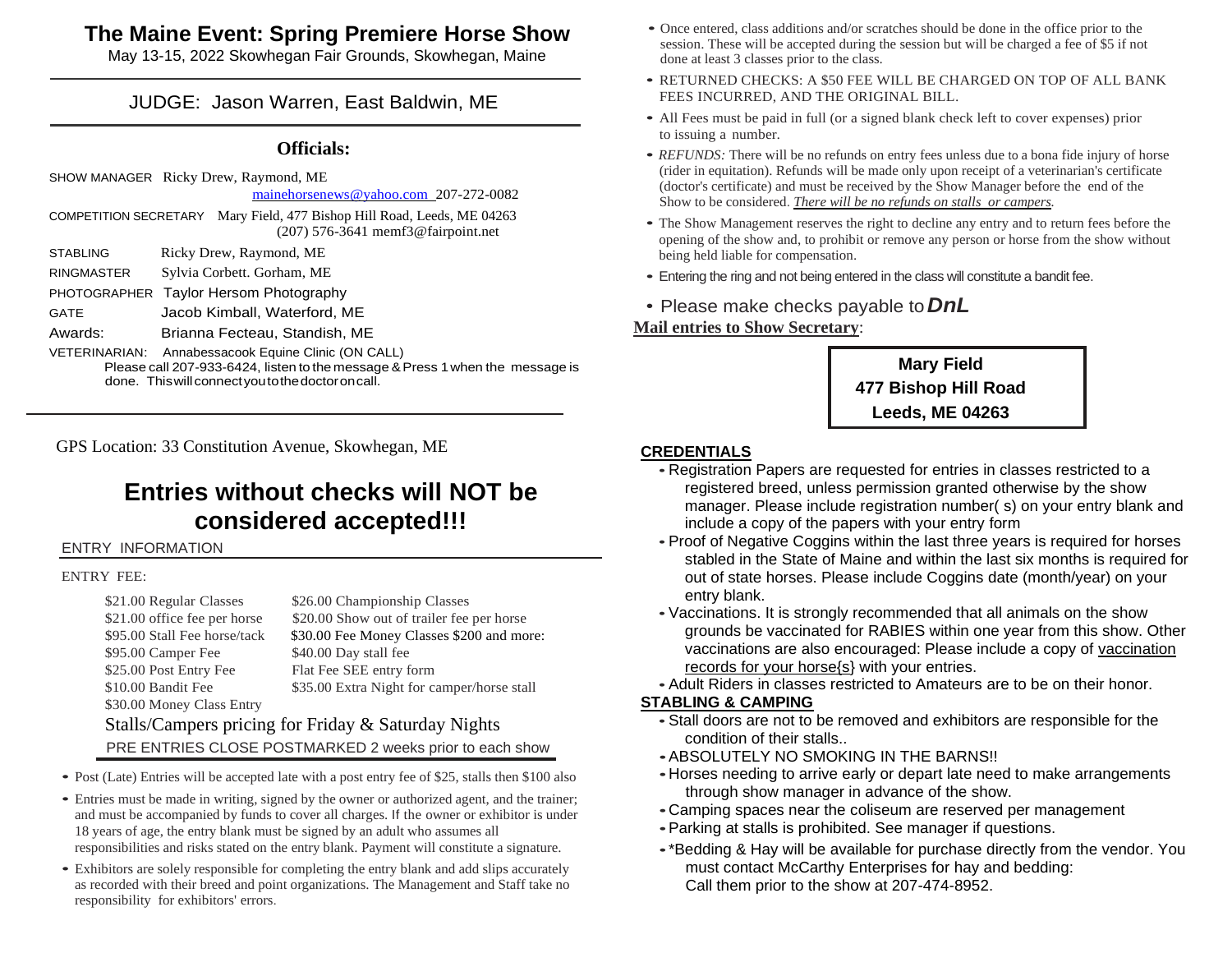#### **ARRIVAL AND DEPARTURE**

-ARRIVAL: Horses may arrive after 6:00am on the Friday of the show. Horses needing to arrive before prior to that may do so by contacting the manager. Extra day stall fees will apply.

-DEPARTURE: Horses must leave by 7:00 p.m. on Sunday of the show. Horses needing to leave later may do so with coordination of the manager

#### **PRIZE MONEY - RIBBONS - TROPHIES**

- Prize money will be awarded in the ring by a premium voucher.
- Once the voucher has been awarded, responsibility of the Horse Show will cease.
- Vouchers may be deducted from show fees or redeemed at the Secretary's Office only after the exhibitor's final class.
- All vouchers must be redeemed by the end of the Show and will be invalid after the Show Office closes on the last day of the show..
- Six ribbons will be awarded in all classes; prize money as indicated below with a trophy in all other classes.
- $\bullet$  \$300: 1<sup>st</sup> -\$150, 2<sup>nd</sup> \$90, 3<sup>rd</sup> \$60
- $\bullet$  \$200: 1st -\$100, 2<sup>nd</sup> \$60, 3<sup>rd</sup> \$40
- $\bullet$  \$100: 1<sup>st</sup> -\$50, 2<sup>nd</sup> \$30, 3<sup>rd</sup> \$20

#### **OTHER INFORMATION**

- **HOLDS** will not be permitted unless due to extenuating circumstances and must be cleared by the Manager via a hold form found in office.
- **ALL ADDS and DROPS** must be done the session prior to the session the class is in. If you change classes during the session (scratch) you will be subject to minimal administrative fees. If you scratch a class you must add another class or you will be charged for the original class. You are allowed two scratches, more than that is excessive.
- While the show is in progress only authorized personnel will be permitted in the ring and must be properly attired. No torn clothing or short shorts.
- The Show Management reserves the right to split any classes.
- Exhibitors may speak with the judge after the completion of the show and only after having received permission from the show manager.
- Stallions are barred in classes restricted to Ladies and Junior Exhibitors, unless specifically allowed in that breed's regulations.
- In the Morgan Divisions, stripping Championships is optional..
- DOGS MUST BE KEPT ON A LEASH OR TIED AT ALL TIMES. Dogs will not be allowed against the rail of the show ring. Nuisance dogs/dogs with excessive barking may be asked to leave. Please clean up after your dog.
- All motorized transports must be operated by licensed drivers and kept away from horse traffic areas.
- No strollers will be permitted in the chute or near the In and Out Gates
- There will be no lunging or long lining in the arena. All lunging and long lining must be done outside of the ring. Please be reasonable.
- Fire and emergency lanes must be kept open at all times. Horse Trailers and vehicle parking will be limited to designated areas
- For Championships, the # in parentheses ( ) indicates that the horse (or rider in equitation) must have been entered, shown and judged in the designated class.
- The show ring (covered) is 95' wide and 290' long. The footing is a nice dirt mixture. The warm up area is dirt and approximately 75' wide and 100' long.
- There will be no parking between the show office and barn 4. Officials and staff will have a designated parking area next to barn 4.
- Campers must display the camper pass in plain site that was given them in the show office. Camper parking is on a first come basis. The main camper locations are behind barn 2 (hook ups).
- Horse trailers and truck parking is available behind barn two, and if available, in between barns 1 & 2.
- Management reserves the right to refuse any entry or any persons onto the showgrounds..
- We are affiliated and point the Maine Quarter Horse Association Program for Open Horse Shows (for MeQHA Year End Awards!)

Time Schedules for the June & July Shows will be posted on the [www.dnlmaine.com](http://www.dnlmaine.com/) website 2 days after the Spring Premiere!

Standardbred and Miniature Horse Peeps, I will see how the turn out is for the Spring Premiere and I will talk to you all about the rest of the shows.

Leadline is now 8 & under. Walk Trot ages have changed for youth. The classes are now 11 & under, and 12-17.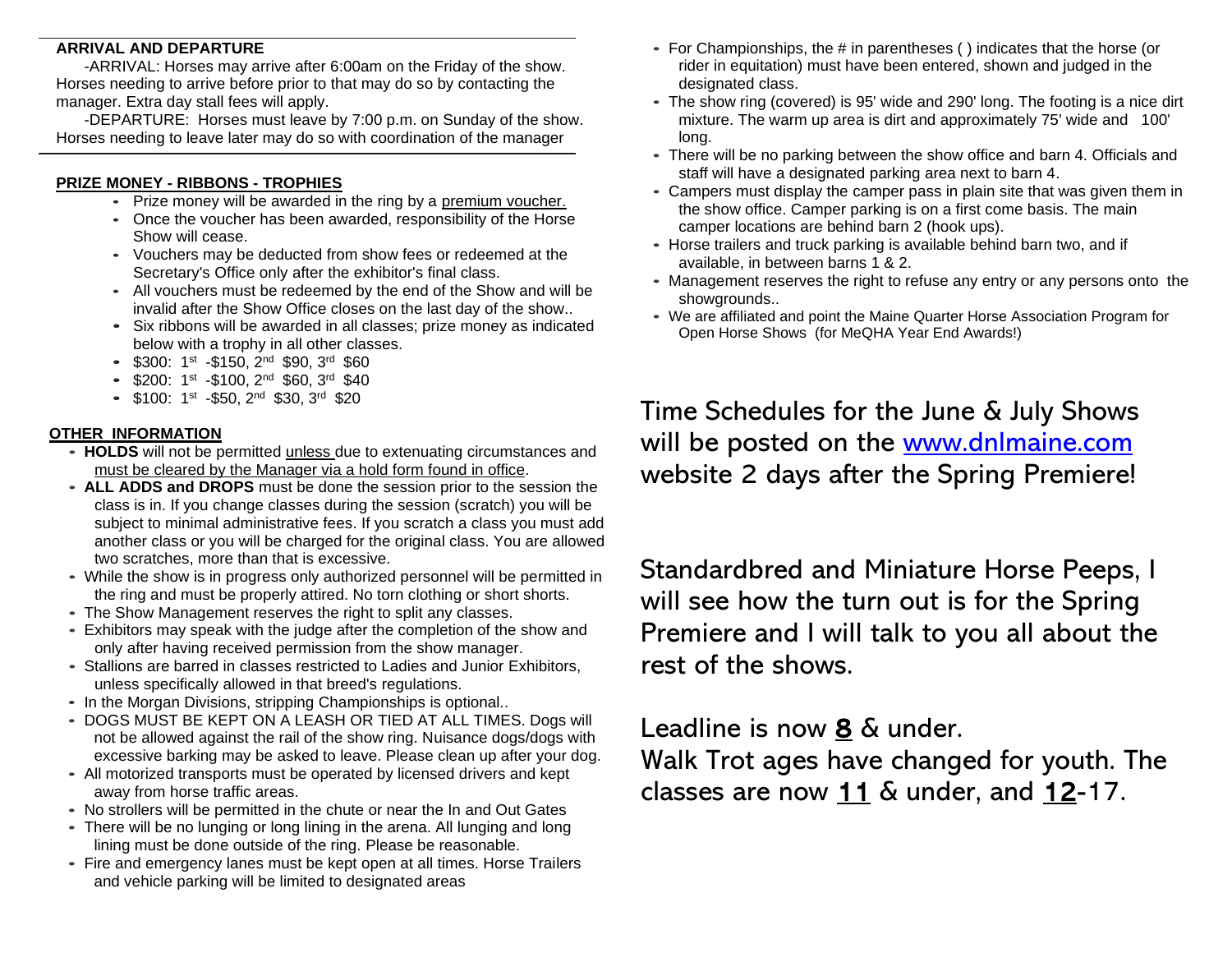#### **SPRING PREMIERE FRIDAY EVENING 5:00pm**

- 1. Ranch Riding (Pattern only)
- 2. WT Ranch Riding (Pattern Only)
- 3. ASB 3 Gaited Open
- 4. Maine Event Open Pleasure WTC
- 5. Maine Event Open Pleasure WT
- 6. Feathered Horse WT
- 7. Color Breed Pleasure
- 8. Walk Trot Pleasure Adult
- 9. Hunter Pleasure Horse
- 10. Junior Exhibitor Hack Horse/Pony
- 11. Limit Rider Pleasure Horse WTC
- 12. Limit Rider Pleasure Horse WT
- 13. ASB 5 Gaited Open
- 14. Morgan Pleasure Hunter
- 15. Quarter Horse Western Pleasure
- 16. Arabian/Half-Arabian Hunter Pleasure
- 17. Road Hack Horse

### **SATURDAY MORNING 8AM**

- 18. Youth Showmanship
- 19. Adult Showmanship
- 20. Open Grooming Class
- 21. Arabian/Half-Arabian at Halter
- 22. Open Halter 2 & Under
- 23. Quarter Horse Halter
- 24. Friesian in Hand
- 25. Morgan in Hand
- 26. English Horse in Hand
- 27. Standardbred in Hand
- 28. Open Halter Horse/Pony
- 29. Open Halter Horse/Pony Junior Handler
- 30. Color Breed Model
- 31. Western Horse in Hand
- 32. Ranch Horse in Hand Conformation
- 33. \$200 Maine Event Open Halter Championship
- 34. Miniature Horse in Hand, Stallions & Geldings
- 35. Miniature Horse in Hand, Mares
- 36. Miniature Horse in Hand Best Color
- 37. \$100 Miniature Horse in Hand Championship
- 38. Youth Roadster Under Saddle
- 39. Limit Pleasure Horse WT
- 40. Limit Pleasure Horse WTC
- 41. ASB Show Pleasure Junior Exhibitor
- 42. Walk Trot/Jog Adult Equitation
- 43. Walk-Trot Pleasure Riders 11 & Under
- 44. Friesian Pleasure Horse

#### **LUNCH BREAK (All Academy classes during lunch break)**

- A1. Lead line Pleasure A2. Lead line Equitation
- A3. WT 11 & U Pleasure A4. WT 11 & Under Equitation
- A5. Walk Trot Pleasure A6. Walk Trot Equitation
- A7. WTC Pleasure A8. WTC Equitation
- 44.1 Ranch Horse Trail WT
- 44.2 Ranch Horse Trail
- 45. Maine Event Costume Class -Walk Only
- 46. Adult Equitation English
- 47. Adult Equitation Western
- 48. Morgan Pleasure Horse Western
- 49. Walk Trot Pleasure Horse/Pony riders 12-17
- 50. Ranch Horse WT Pleasure
- 51. Bridle Path Horse
- 51.5 Standardbred Two Gait Pleasure
- 52. Ranch Horse Pleasure
- 53. ASB Country Pleasure Western
- 54. Open Green Horse Walk-Trot Pleasure
- 55. Saddle Seat Equitation Under 18 Yrs.
- 56. Morgan Pleasure Horse Junior Exhibitor
- 57. Youth Roadster Pony to Bike
- 58. Quarter Horse Hunter Under Saddle
- 59. Hunter Seat Pleasure Equitation
- 60. Junior Pleasure Horse
- 61. Walk Trot Equitation 12-17
- 62. Color Breed Pleasure Championship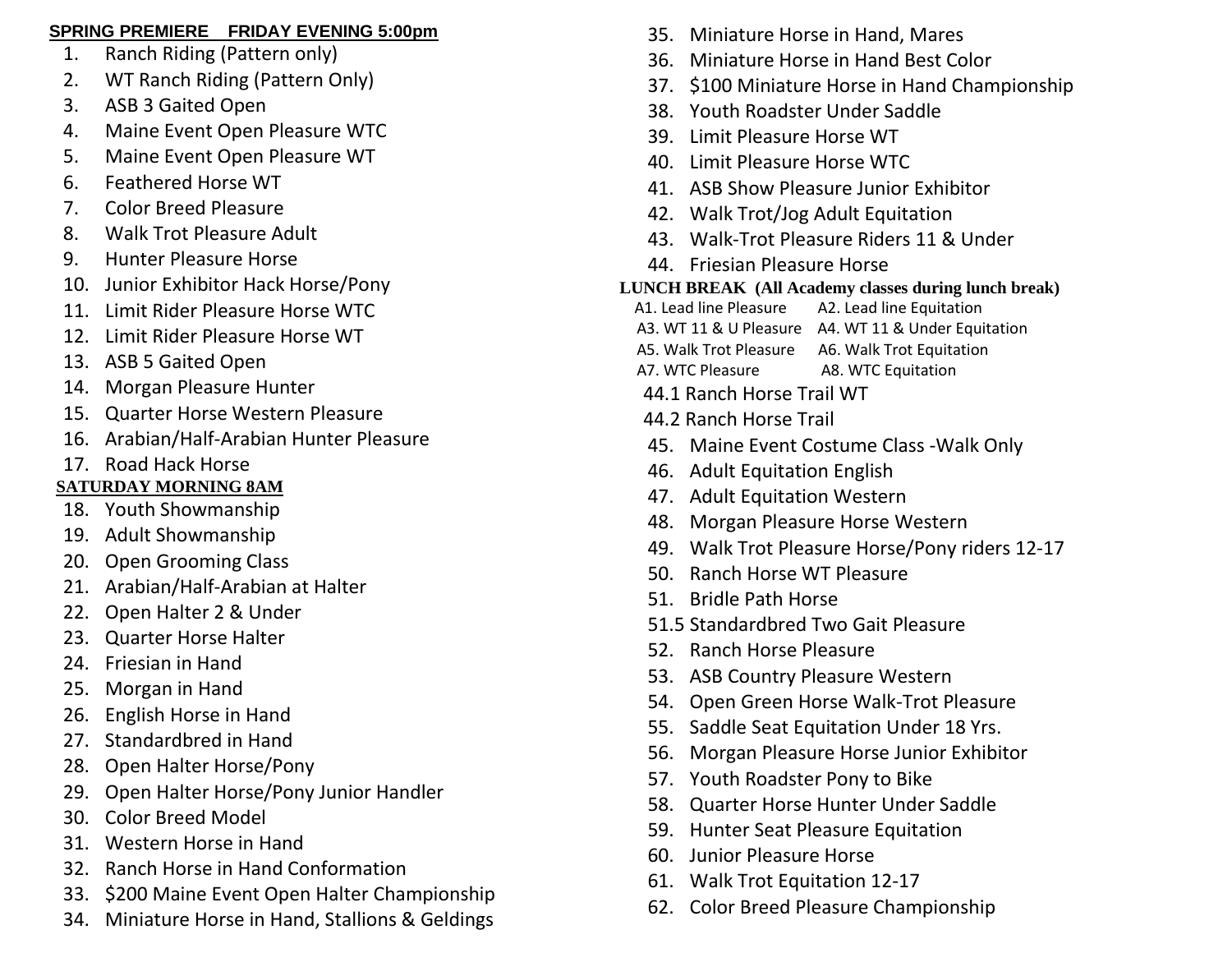- 63. Open Reining
- 64. Open Pleasure Driving Horse or Pony
- 65. Standardbred in Harness
- 66. Youth Activity Pleasure Horse/Pony, Open
- 67. ASB 3-Gaited Country English Pleasure Horse Open
- 68. Family & Friends Pleasure Class **SATURDAY EVENING**
- 69. \$100 Parade Class
- 70. Walk-Trot Equitation 11 & U
- 71. Arabian/Half Arab Western Pleasure
- 72. Maine Event \$300 WT Pleasure Adult Championship
- 73. ASB 3 Gaited Park
- 74. Friesian Pleasure Horse Championship
- 75. ASB Country Hunter Pleasure
- 76. Road Hack Championship
- 77. ASB English Show Pleasure Open
- 78. Ladies Pleasure Horse English
- 79. Ladies Pleasure Horse Western
- 80. Junior Exhibitor Hack Horse/Pony Championship
- 81. Open Pleasure Horse
- 82. ASB 5 Gaited Championship **SUNDAY MORNING 8:00am**
- 83. Family & Friends Pleasure Class Championship
- 84. Arabian/Half Arabian Hunter Pleasure Championship
- 85. Walk Trot Equitation 12 -17 Championship
- 86. Western Seat Equitation Under 18 yrs.
- 87. Lead Line Pleasure Horse/Pony, Open
- 88. Lead Line Pleasure Horse/Pony Championship
- 89. Half-Arabian Pleasure Horse
- 90. Lead Line Equitation, Open (Riders 7 & Under)
- 91. Lead Line Equitation Championship
- 92. Limit Horse Pleasure Horse Championship
- 93. Limit Pleasure Horse WT Championship
- 94. Feathered Horse WT Championship
- 95. Quarter Horse Western Pleasure Championship
- 96. ASB Show Pleasure Junior Exhibitor Championship
- 97. Walk Trot/Jog Adult Equitation Championship
- 98. \$100 Ranch Horse Pleasure Championship
- 99. Limit Rider WTC Pleasure Horse Championship
- 100. Youth Roadster Under Saddle Championship
- 101. ASB Country Pleasure Hunter Championship
- 102. W T Pleasure Horse/Pony 12-17 Championship
- 103. Walk-Trot Equitation, Riders 11 & U Championship
- 104. Limit Rider Pleasure Horse WT Championship

#### **SUNDAY AFTERNOON**

- 105. \$300 Maine Event Open Pleasure Championship
- 106. Ranch Riding Championship
- 107. WT Ranch Riding Championship
- 108. Open Pleasure Driving Horse Championship
- 109. Adult Equitation Championship
- 110. \$100 Bridle Path Horse Championship
- 111. ASB English Show Pleasure Championship
- 112. Junior Pleasure Horse Championship
- 113. Arabian/Half Arab Western Pleasure Championship
- 113.5 Standardbred Two Gait Pleasure Championship
- 114. Youth Roadster to Bike Championship
- 115. Morgan Hunter Pleasure Horse Championship
- 116. Walk-Trot Pleasure H/P, Riders 11 & U Champ
- 117. ASB Country Pleasure English Championship
- 118. \$200 Ladies Pleasure Horse Championship
- 119. Arab/Half-Arab Pleasure Horse, Lady to Ride
- 120. \$100 Ranch Horse WT Pleasure Championship
- 121. ASB 3 Gaited Park Horse Championship
- 122. Morgan Western Pleasure Horse Championship
- 123. Quarter Horse Hunter Under Saddle Championship
- 124. \$100 Hunter Pleasure Horse Championship
- 125. Morgan Junior Exhibitor Championship
- 126. ASB 3 Gaited Open Championship
- 127. Youth Activity Pleasure Horse Championship
- 128. ASB Country Pleasure Western Championship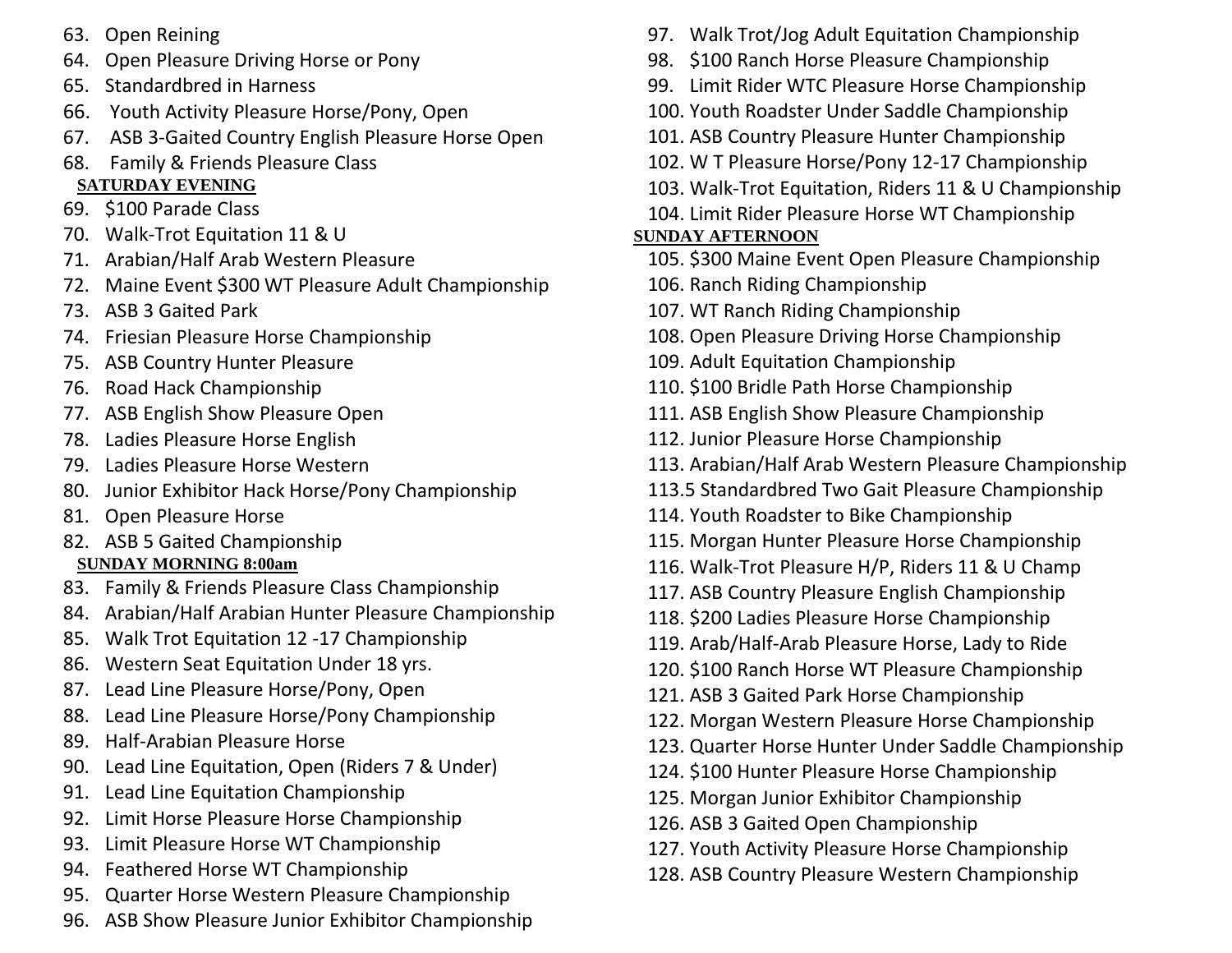## **Stall Decorating Contest!**

SPRING! ANYTHING SPRING!

We will have an ice cream social on Saturday Night! *Thanks to Don Ray Insurance*

Maine Event Hidden Horse Shoes Each Morning! *Prizes for the kids!*

> Free Donuts and coffee Saturday morning! *Thanks to Little Oak Farm*

Free fresh Popcorn right out of the popper throughout the weekend!! *Thanks to DnL*

## Coloring Contest

For the first 3 Shows we will have a lot of fun events but just a little bit less than the September STATES Show.

### **The Maine Event Classes**

33. The \$200 Maine Event Halter Championship (21-31) To be shown in a suitable bridle or halter & required to move at a walk & trot or alternate gait. To be judged on quality, conformation, way of going & soundness

45. The Maine Event Costume Class Open (walk only) To be shown at a walk only, ridden or in hand, both ways of the ring, then to line up in the middle for final judging. To be judged 50% on originality of costume, 25% on quality and 25 % on presentation

68. The Maine Event Family & Friends Pleasure Class 83. The Maine Event Family & Friends Pleasure Championship Open to two family members or friends. To be Shown first way of the ring by one family member (or friend) to be Shown 2nd way of ring by second family member (or friend). To be Shown both ways at a walk and trot or jog. Must not back. "Pit stop" Type change-over of rider/tack takes place after judge has walked Lineup in middle of ring. To be judged on pleasure.

4. Maine Event Pleasure Horse WTC

 105 \$300 Maine Event Pleasure Horse Championship (4 or 81) To be shown at a walk, trot or jog, canter or lope. Loose rein on command of judge only, but without loss of contact. Will be required to back. Shall be judged on manners, performance and quality, in that order. All horses shall be judged on their respective merits regardless of type.

5. Maine Event Pleasure Horse WT

 72. \$300 Maine Event WT Adult Pleasure Champ. (5 or 8) To be shown at a walk, & trot or jog. Loose rein on command of judge only, but without loss of contact. Will be required to back. Shall be judged on manners, performance and quality, in that order. All horses shall be judged on their respective merits regardless of type.

#### **Limit Division**

40. Limit Horse/Pony Pleasure WTC

92. Limit Horse Pleasure Horse/Pony WTC Championship (40) Open to horses who have not won six blue ribbons at rated shows. To be shown at a walk, trot/jog and canter/lope both ways of the ring. Not to back. To be judged on manners, performance and compatibility.

39. Limit Horse/Pony Pleasure WT

93. Limit Horse Pleasure Horse/Pony WTC Championship (39) Open to horses who have not won six blue ribbons at rated shows. To be shown at a walk, trot/jog and canter/lope both ways of the ring. Not to back. To be judged on manners, performance and compatibility.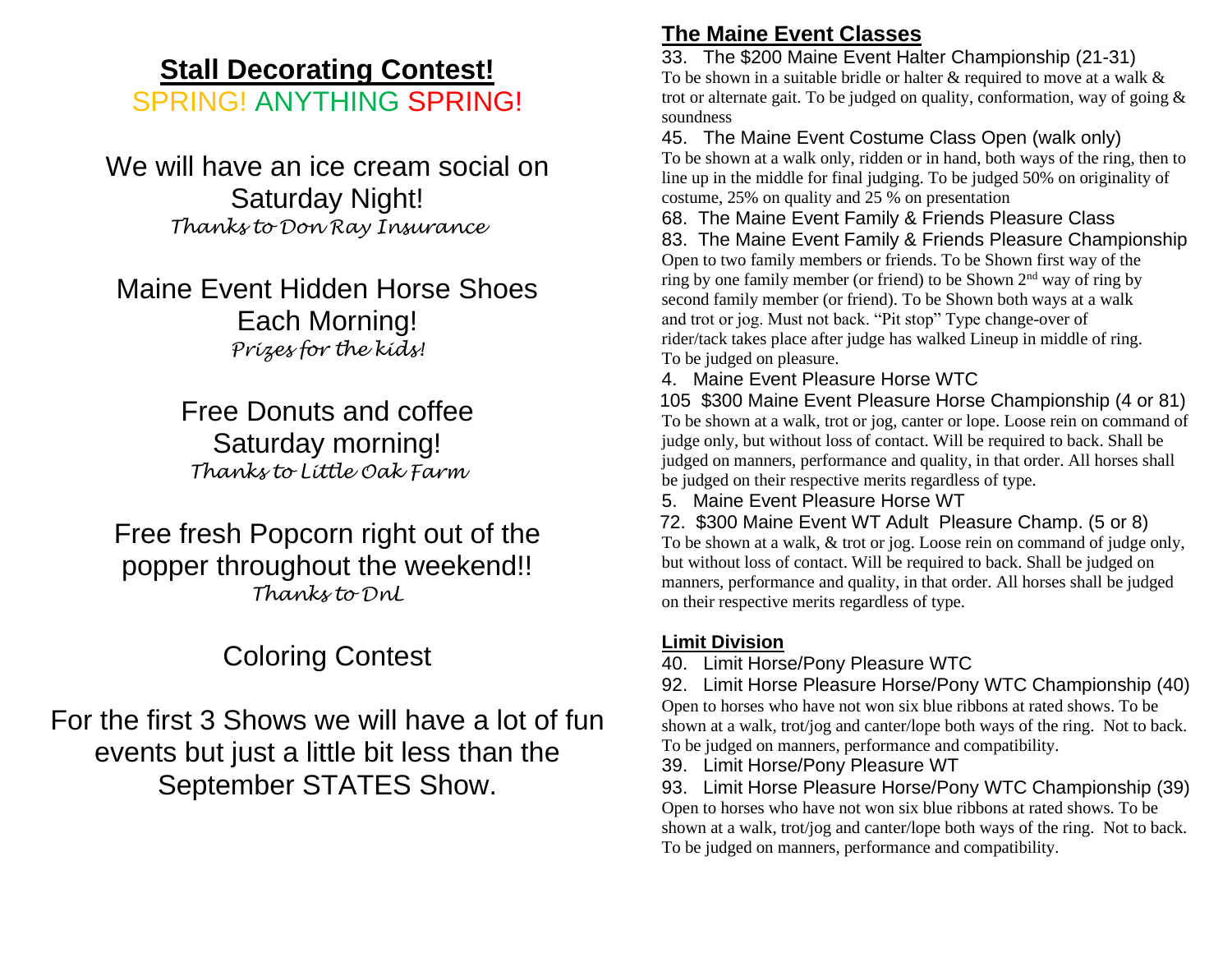#### 11. Limit Rider Pleasure Horse/Pony WTC

99. Limit Rider Pleasure Horse/Pony Championship WTC (11) Open to riders who have not won six blue ribbons at rated shows. To be

shown at a walk, trot/jog and canter/lope both ways of the ring. Not to back. To be judged on manners, performance and suitability for a limit rider.

12. Limit Rider Pleasure Horse/Pony WT

104. Limit Rider Pleasure Horse/Pony Championship WT (12) Open to riders who have not won six blue ribbons at rated shows. To be shown at a walk, trot/jog both ways of the ring. Not to back. To be judged on manners, performance and suitability for a limit rider.

#### **Junior Horse (horse 5 yrs and younger)**

#### 60. Junior Pleasure Horse

112. Junior Pleasure Horse Championship (60)

To be shown at a walk, trot/jog/alternate gait, and canter or lope both ways of the ring. Reasonably loose rein but without loss of contact, on command of judge only. Must be asked to back. To be judged on manners, performance, suitability and quality.

#### **Showmanship Division**

18. Youth Activity Showmanship (17 & under)

19. Adult Showmanship

Entries shall be led into the show ring and perform a pattern chosen by the show. To be judged: Appearance of Animal 40 points

1. Condition 20 2. Grooming (trimming/ braiding) 10

3. Tack 10. 4. Appearance of exhibitor 10 points

Showing animal 50 points

1. Leading 15 2. Posing 15 3. Showing animal to best advantage 10<br>4. Poise, alertness, attitude 10 Total 100 Points 4. Poise, alertness, attitude 10

## **Other Halter Classes**

20. Open Grooming Class

Line up in the ring: Finish and grooming to count 100%. Entries must stand quietly to be inspected.

#### 26. English Horse in Hand

Open to hunter and saddle-type horses, using an appropriate halter or bridle. Entries shall be judged individually standing, and then at a walk and trot on the line. Emphasis shall be placed on type, conformation, substance, quality and manners

## 28. Open Halter Horse/Pony

Entries shall be judged individually standing and at a walk and trot/jog/alternate gait on the line. To be judged on conformation, quality, type/breed standard as represented by turnout, & manners.

29. Open Halter Horse/Pony Junior Handler

Open to handlers 17 years and under. Entries to be shown in a suitable halter or bridle with no more than two junior handlers per entry. To be judged individually standing and then at a walk and trot/jog/alternate gait on the line. Emphasis shall be placed on type, conformation, substance, quality and manners with consideration to the handlers' abilities to effectively present entry

#### 31. Western Horse in Hand

Entries shall be judged individually standing, and then at a walk and jog on the line. Emphasis shall be placed on type, conformation, substance, quality and manners.

#### 22. Open Halter 2 & Under

to be shown in a suitable bridle or halter and required to move at a walk and trot or alternate gait. To be judged on quality, conformation, way of going and soundness.

#### **Green Horse Division**

#### 54. Open Green Horse WT Pleasure\*

Open to horses or ponies in their first, second or third year of showing in their respective discipline. Horses may NOT show in canter/lope classes at this show. To be conducted at a Walk & Trot/Jog both ways of the ring, no backing. To be judged on manners, way of going, suitability as a pleasure mount and performance.

### **Color Breed Classes**

#### 30. Color Breed Model Horse

Entry to wear suitable halter or bridle. Not to be moved. To be judged on conformation and characteristics of its color breed

7. Color Breed Pleasure

#### 62. Color Breed Pleasure Horse Championship (7)

May be shown under English (Saddle Seat or Hunter) or Western tack. To be shown at a walk, trot/jog/alternate gait and canter/lope both ways of the ring. To be judged on performance. manners and best color example of that breed in that order.

### **Walk Trot Division**

43. Walk Trot Pleasure H/P, Open, Riders 11 & Under

 116. Walk-Trot Pleasure H/P, Riders 11 & U Champ (43) To be shown at a walk and trot or jog, only, both ways of the ring. To be judged on manners, suitability of horse or pony to rider, and performance. Headers Welcomed.

70. Walk-Trot Equitation, Open, Riders 11 & Under

103. Walk-Trot Equitation, Riders 11 & U Championship (70) To be shown at a walk and trot/ jog, both ways of the ring. Judged on Equitation specs. Reverse at the walk only. Headers invited in at lineup.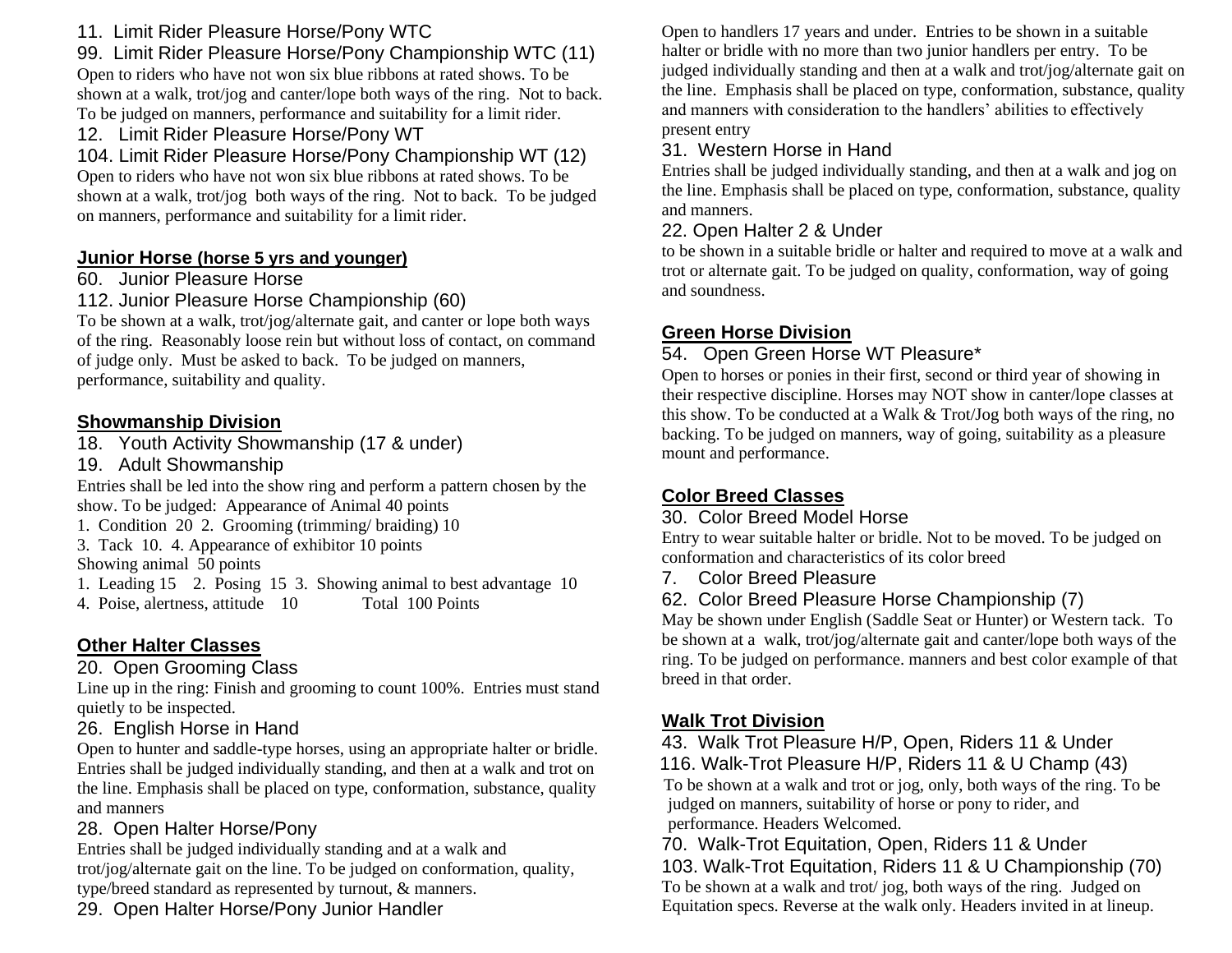#### 49. Walk Trot Pleasure Horse/Pony riders 12-17

102. WT Pleasure Horse/Pony 12-17 Championship (49) To be shown at a walk and trot/jog/alternate gait only both ways of the ring. To be judged on manners, suitability of horse/pony to rider, and performance. Must reverse at a walk. Horse/rider combination may not show in any wtc classes at the show.

61. Walk Trot Equitation 12-17

85. Walk Trot Equitation 12-17 Championship (61) To be shown at a walk, trot/jog/alternate gait both ways of the ring. Will be asked to reverse at the walk. To be judged on basic principles of horsemanship/equitation. Rider may not enter any wtc classes at the show.

42. Walk Trot/jog Equitation Adult

97. Walk Trot/Jog Equitation Adult Championship (42) To be shown at a walk, trot/jog/alternate gait both ways of the ring. Will be asked to reverse at the walk. To be judged on basic principles of horsemanship/equitation. Rider may not enter any wtc classes at the show.

8. Walk Trot/Jog Adult Pleasure (See Class 72 for Champ) To be shown at a walk and trot/jog/alternate gait only both ways of the ring. To be judged on manners, suitability of horse/pony to rider, and performance. Must reverse at a walk. Horse/Rider combination may not show in any wtc classes at the show.

#### **Youth Activity / Junior Exhibitor Classes**

66. Youth Activity Pleasure H/P Open (17 yrs & Under) 127. Youth Activity Pleasure Horse/Pony Championship (66) To be shown at a walk, trot or jog, and canter or lope on a reasonably loose rein without loss of contact with horse's mouth. Must be asked to back. To be judged on manners, performance and conformation, in that order.

10. Junior Exhibitor Hack Horse/Pony

80. Junior Exhibitor Hack Horse/Pony Championship (10) To be shown at a walk, trot and canter on a reasonably loose rein without loss of contact with horse's mouth. To be judged on manners, performance, suitability and quality.

#### **Other Pleasure or Saddle Classes**

51. Bridle Path Horse

110. Bridle Path Horse Championship (51)

To be ridden on a reasonably loose rein without loss of contact with horse's mouth. To be shown at a flat footed walk, collected trot, and easy canter. Must stand quietly and back readily. To be judged 50% on manners; 25% on performance and 25% on quality

17. Road Hack Horse, Open

#### 76. Road Hack Championship (17)

To be shown with a reasonably loose rein at a flat-footed walk, trot, extended trot, canter, and hand gallop. The number of horses to hand gallop [at one time] is at the discretion of the judge. Excessive speed at the hand

gallop will be penalized. Shall stand quietly and back readily. To be judged on performance, substance and manners.

9. Hunter Pleasure Horse Open

#### 124. Hunter Pleasure Horse Championship (9)

To be shown at a walk, trot and canter both ways of the ring maintaining light contact with horse's mouth. To be judged on manners, performance, quality, presence, substance and soundness

- 78. Ladies Pleasure Horse English
- 79. Ladies Pleasure Horse Western

118. Ladies Pleasure Horse Championship (78 or 79)

To be shown at a walk, trot/jog/alt gait and canter/lope depending on seat, on a reasonably loose rein. Must be asked to back. To be judged on manners, performance and suitability.

#### 69. Parade Class

This class is open to all breeds. We want a great parade of all breeds! We will do a walk only for the parade. Then we will do a judging of the class: To be shown at an animated walk and the parade gait, speed not to exceed 5 miles per hour. Horses to halt and stand quietly from both the walk and parade gait. To be judged 50% on performance, manners and conformation; 50% on appointments.

#### **Reining Division**

#### 63. Open Reining\*

Reining is a judged event designed to show the athletic ability of a ranch type horse in the confines of a show arena. In reining competition, contestants are required to run one of several approved patterns. Each pattern includes small slow circles, large fast circles, flying lead changes, rollbacks over the hocks, a series of 360 degree spins done in place, and the exciting sliding stops that are the hallmark of the reining horse. To rein a horse is not only to guide him, but also to control his every movement. The best reined horse should be willingly guided or controlled with little or no apparent resistance and dictated to completely. Any movement on his own must be considered a lack of control. Any one of the AQHA15 approved reining patterns may be used and will be posted in the office Friday. Each contestant will perform the required pattern individually and separately. All horses will be judged immediately upon entering the arena. Any fault incurred prior to the commencement of a pattern will be scored accordingly. All deviations from the exact written pattern must be considered a lack of or temporary loss of control, and therefore faulted according to severity of deviation. Credit will be given for smoothness, finesse, attitude, quickness and authority in performing the various maneuvers while using controlled speed.

#### **Quarter Horse Division**

#### 23. Quarter Horse Halter

Exhibitor may show in English or Western Attired. Entries to be shown in a suitable halter or bridle. To be shown in-hand at a walk or trot/jog. To be judged on type, conformation, quality, substance, and soundness. Hereditary or transmissible unsoundness shall disqualify a horse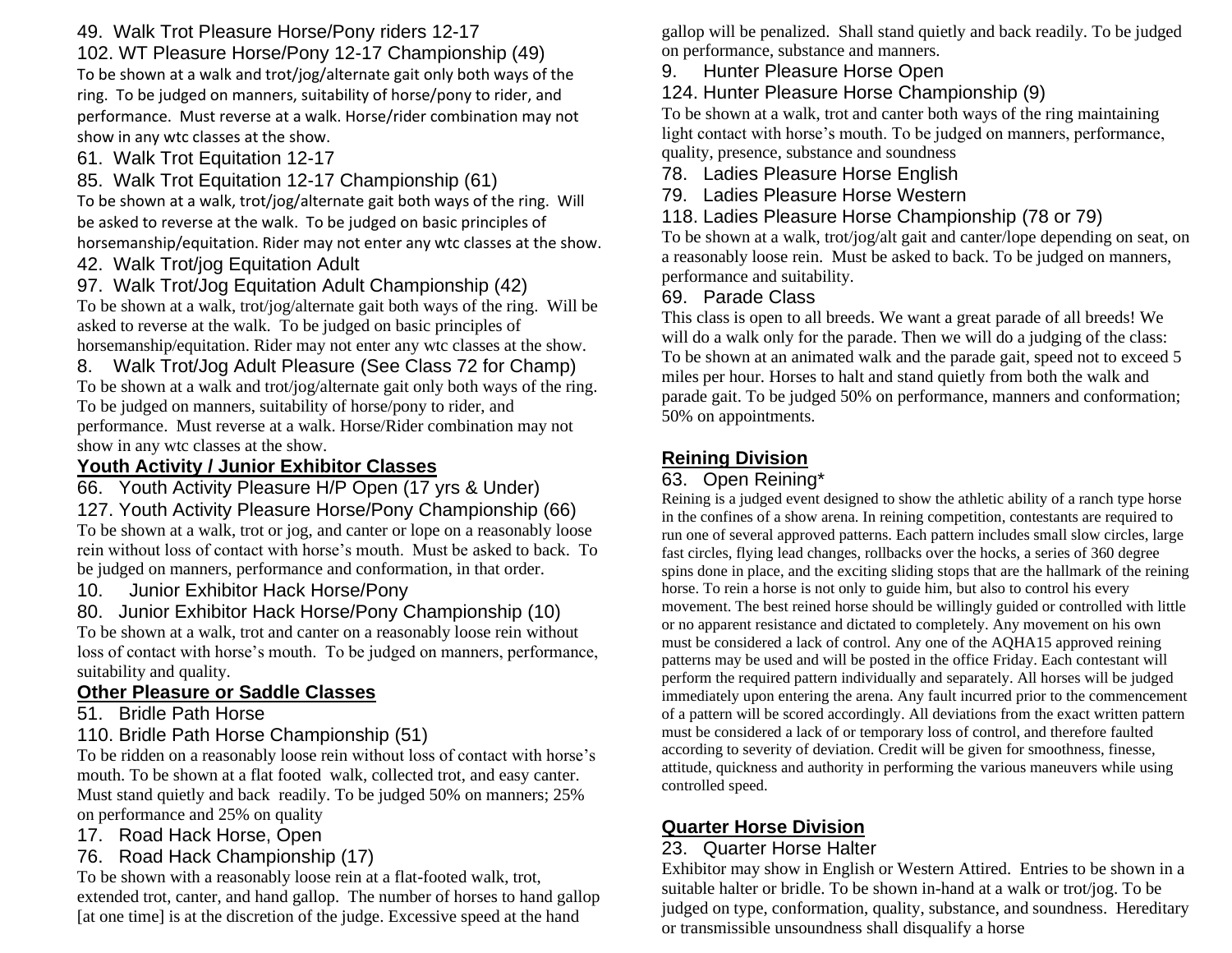#### 15. Quarter Horse Western Pleasure

#### 95. Quarter Horse Western Pleasure Championship (15)

To be shown at a walk, jog trot and lope both ways of the ring on a reasonably loose rein without undue restraint. Horses shall be shown one way of the ring at an extended jog and lope with a slight increase in forward motion. Horses may be required to reverse at a walk or jog trot at the discretion of the judge. Judge may ask that the horses be backed. To be judged on performance and conformation at the discretion of the judge.

#### 58. Quarter Horse Hunter Under Saddle

123. Quarter Horse Hunter under Saddle Championship (58) Horses are to be shown at a walk, trot and canter both ways of the ring. Horses are required to back. This can be on the rail or lineup. Emphasis shall be placed on performance, conformation and actual suitability to purpose.

#### **Arabian/Half Arabian Division**

#### 21. Arabian/Half-Arabian Halter

Horses to be shown at a walk and a trot. Emphasis to be placed on type, conformation, substance and quality. Transmissible weakness to be counted strongly against breed stock and horses must be serviceably sound.

#### 16. Arabian/Half-Arabian Hunter Pleasure

#### 84. Arabian/Half Arabian Hunter Pleasure Champ (16)

To be shown at a walk, trot, canter and hand gallop both directions of the ring. To stand quietly and back readily. To be judged on manners, performance, suitability as a Hunter, quality and conformation

#### 119. Arab/Half-Arab Pleasure Horse, Lady to Ride

To be shown at a walk, normal trot or jog, canter or lope both ways of the ring. To be judged on manners, performance, quality and conformation.

#### 71. Arabian/Half Arab Western Pleasure

#### 113. Arabian/Half Arab Western Pleasure Champ (71)

To be shown at a walk, jog-trot, lope and hand gallop. Extreme speed to be penalized. To be judged on manners, performance, substance, quality. attitude & conformation.

#### 89. Half Arabian Pleasure Horse

To be shown at a flat-footed walk, a normal trot/jog trot, canter/lope and hand gallop (extreme speed to be penalized) both ways of the ring. Light contact with horse's mouth must be maintained at all gaits. Martingales or tie downs are prohibited. Hackamores are permitted. Horses may be asked to back at the discretion of the judge. To be judged on manners, performance, quality and conformation.

#### **Friesian Division**

#### 24. Friesian in Hand

Entries shall enter single file at the trot and line up on the far rail single file. Horses shall be presented individually to the judge for inspection. Horses should model with front legs and one rear cannon bone perpendicular to the

ground. Front legs should be square. Back legs should be positioned either square or with one slightly behind the other, to give a clear view of the hocks. Judging of all horses should be weighted as 40% on conformation (presence, quality, type) and 60% on movement (natural to the horse). To be shown in hand at a walk and trot both ways of the ring. To be judged on conformation, type, soundness, quality and presence, manners and size

#### 44. Friesian Pleasure Horse Open

74. Friesian Pleasure Horse Championship (44)

#### **Feathered Horse Classes**

#### 6. Feathered Pleasure

#### 94. Feathered Pleasure Championship (6)

Open to 'Feathered Horses' (Friesian, Gypsy, etc) All horses shall be worked at the walk, trot or jog trot both ways of the ring and may be asked to back. Must stand quietly. Each horse should be judged on the discipline they are presenting. Each horse should give the distinct appearance of being pleasurable to ride and display a pleasurable attitude. Rider should maintain light hand contact. To be judged on performance, manners, type, quality, and conformation.

#### **Miniature Horse Division**

34. Miniature Horse in Hand, Stallions & Geldings

- 35. Miniature Horse in Hand, Mares
- 35. Miniature Horse in Hand Best Color\*

Shown as a model class, judged on best color & conformation

37. \$100 Miniature Horse in Hand Championship (33, 34) To be shown in hand at a walk and trot both ways of the ring. To be judged on conformation, type, soundness, quality and presence, manners and size

#### **Morgan Division**

#### 25. Morgan in Hand

To be shown individually, standing, then at a walk and a trot on the line. Entries must be serviceably sound. Horses must stand squarely on all four feet with front legs perpendicular to the ground. Rear legs may be placed slightly back, but the horse must also be judged at some time in the class not stretched. To be judged on type and conformation w/ consideration given to horse's ability to move correctly on the lead.

#### 48. Morgan Pleasure Horse Western

#### 122. Morgan Pleasure Horse Western Championship (48)

To be shown at a walk, jog trot, and lope with light rein, but still maintaining contact with horse's mouth. The judge may ask for an extension of any gait. Horses must back willingly. To be judged on manners, performance with proper cadence and balance, quality, presence and apparent ability to give a good pleasure ride, 60%; type and conformation, 40%. Championship will be equal.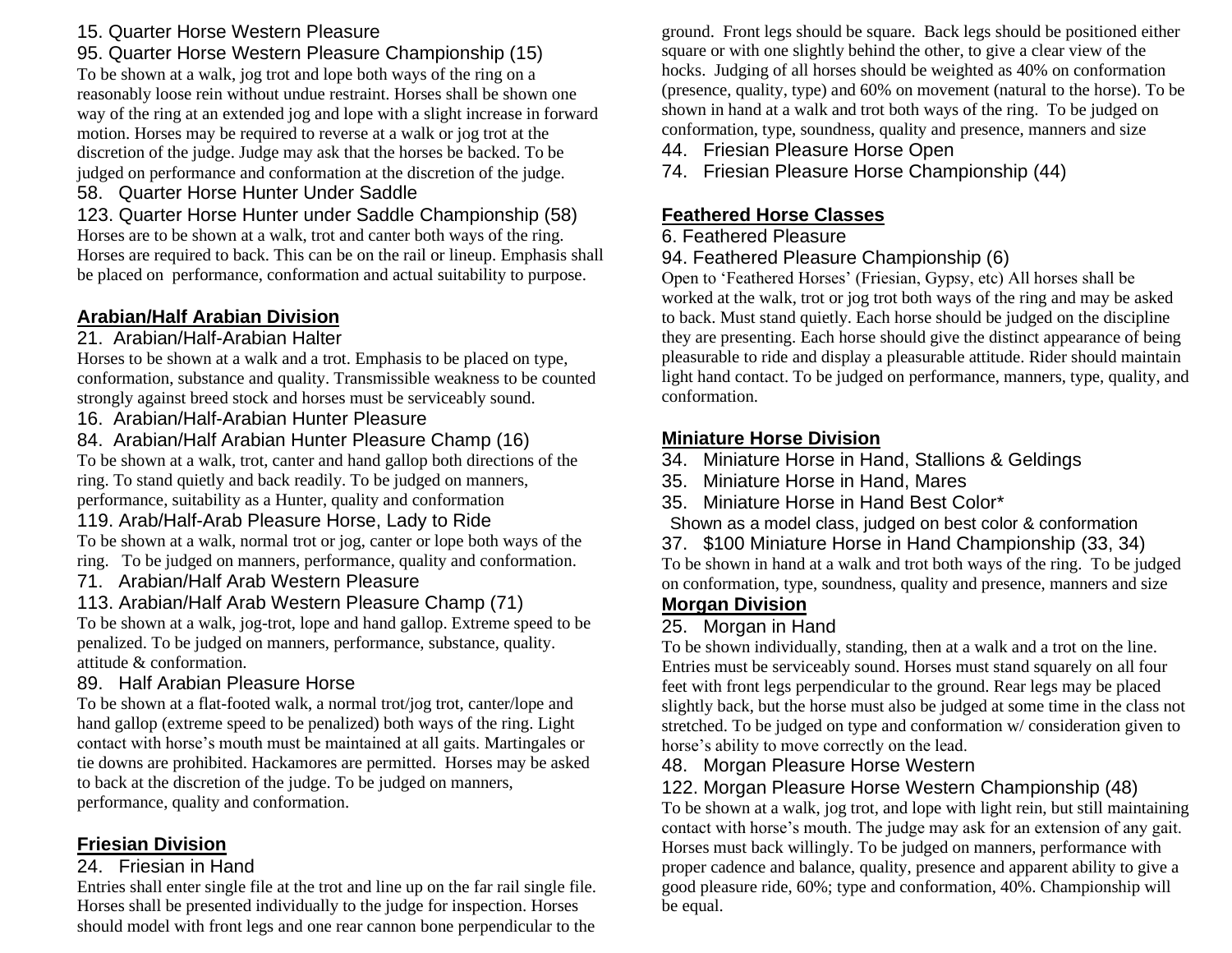#### 56. Morgan Pleasure Horse Junior Exhibitor Open 125. Morgan Junior Exhibitor Championship (56)

The junior exhibitor pleasure horse must be safe, pleasant and mild mannered individual showing complete cooperation. All signs of resistance, resentment or aggression must be severely penalized. Suitability of horse to rider is of particular importance. Stallions are prohibited. To be shown at a walk, pleasure trot, road trot and canter, with light rein, but still maintaining contact with horse's mouth. To be judged on manners, suitability, performance with proper cadence and balance, quality, presence and apparent ability to give a good pleasure ride, 60%; type and conformation, 40%. Championship Class will be 50%-50%.

#### 14. Morgan Hunter Pleasure Horse

#### 115. Morgan Hunter Pleasure Horse Championship (14)

To be shown at a walk, trot, extended trot, canter and extended canter, with light rein but still maintaining contact with horse's mouth. May be asked to back. To be judged on manners, performance with proper cadence and balance, quality, presence and apparent ability to give a good pleasure ride, 60%; type and conformation, 40%. Championship will be 50%-50%.

#### **Equitation Division (July show will feature Championships)**

#### 46. Adult Equitation English

#### 47. Adult Equitation Western

Riders enter the ring turning to the right and proceed counter clockwise. All riders shall be asked to work both ways of the ring at the walk, trot –jog-alt gait , and canter or lope as directed by the judge. The order to reverse can be executed by turning either towards or away from the rail. Judged on Equitation specs: Riders to be judged with emphasis on position, hands, seat and rider's horsemanship to execute a pleasure ride.

#### 55. Saddle Seat Equitation Under 18 Yrs.

Riders enter the ring turning to the right and proceed counter clockwise. All riders shall be asked to work both ways of the ring at the walk, trot and canter as directed by the judged. The order to reverse can be executed by turning either towards or away from the rail. Judged on equitation specs: Riders to be judged with emphasis on position, hands, seat and rider's horsemanship to execute a pleasure ride.

#### 59. Hunter Seat Pleasure Equitation (Juniors & Adults)

Riders to be judged on the flat with emphasis on position, hands, seat and rider's horsemanship to execute a pleasure ride. No martingales or tie downs. To be shown both ways of the ring at a walk, trot and canter. Judged on equitation specs: Riders to be judged with emphasis on position, hands, seat and rider's horsemanship to execute a pleasure ride.

#### 86. Western Seat Equitation Under 18 yrs.

Riders enter the ring at a walk or jog and are judged at a flat-footed four beat walk, two-beat jog and a three-beat lope both ways of the ring. The order to reverse may be executed by turning toward or away from the rail. All

competitors are required to back in a straight line during the line up. Judged on equitation specs: Riders to be judged with emphasis on position, hands, seat and rider's horsemanship to execute a pleasure ride.

#### **Lead Line Division (riders 8yrs and under)**

87. Lead Line Pleasure Horse/Pony, Open

88. Lead Line Pleasure Horse/Pony Championship (87) To be judged at the walk and trot/ jog or alternate gait. To be judged on the horse or pony as a pleasure class with manners and the suitability of the mount emphasized.

90. Lead Line Equitation, Open (Riders 7 & Under)

#### 91. Lead Line Equitation Championship (90)

To be shown both ways of the ring at a walk and trot on an attached lead. demonstrating the rider's control of the horse/pony. To be judged as an equitation class.

#### **Driving Division**

64. Open Pleasure Driving Horse

#### 108. Open Pleasure Driving Horse Championship (64)

To be shown in a two-wheeled vehicle appropriate for pleasure driving. Martingales permitted. No miniature horses. One attendant without whip may be allowed in the lineup. To be shown at a walk, pleasure trot and extended trot both ways of the ring. To be judged on manners, performance and quality

#### **Ranch Horse Division**

This division is to provide a competition that would simulate what a horse might perform on a ranch, moving and working cattle, navigating gates and moving things, and also show the horse/rider connection by performing a simple pattern: A horse that is a pleasure to lope out to check cattle and is pleasing to the eye, using minimal tack. The discipline is western but not breed specific. Good solid working gear for both rider and horse is the only dress and tack requirement, so long as they are in keeping with the minimal tack rules. At this show we encourage cross entering into non-ranch classes so things such as banded manes and hoof polish are not penalized.

#### 31 Ranch Horse in Hand/ Conformation\*

Designed to showcase the conformation necessary for a ranch horse to do his job under saddle. Horses are ridden into the ring for judging. After walking to the judge, stopping, then jogging past, horses are unsaddled on the rail in the lineup for inspection.

#### 52. Ranch Horse Pleasure\*

#### 98. Ranch Horse Pleasure Championship\* (52)

Designed to show a horse that is a pleasure to ride. Horses are required to work both ways in the arena at the walk, trot and lope with purpose to their strides. The walk is intended to cover ground, the trot should be faster than the walk, the extended trot is truly extended and the lope is a true 3-beat gait. Judged accordingly.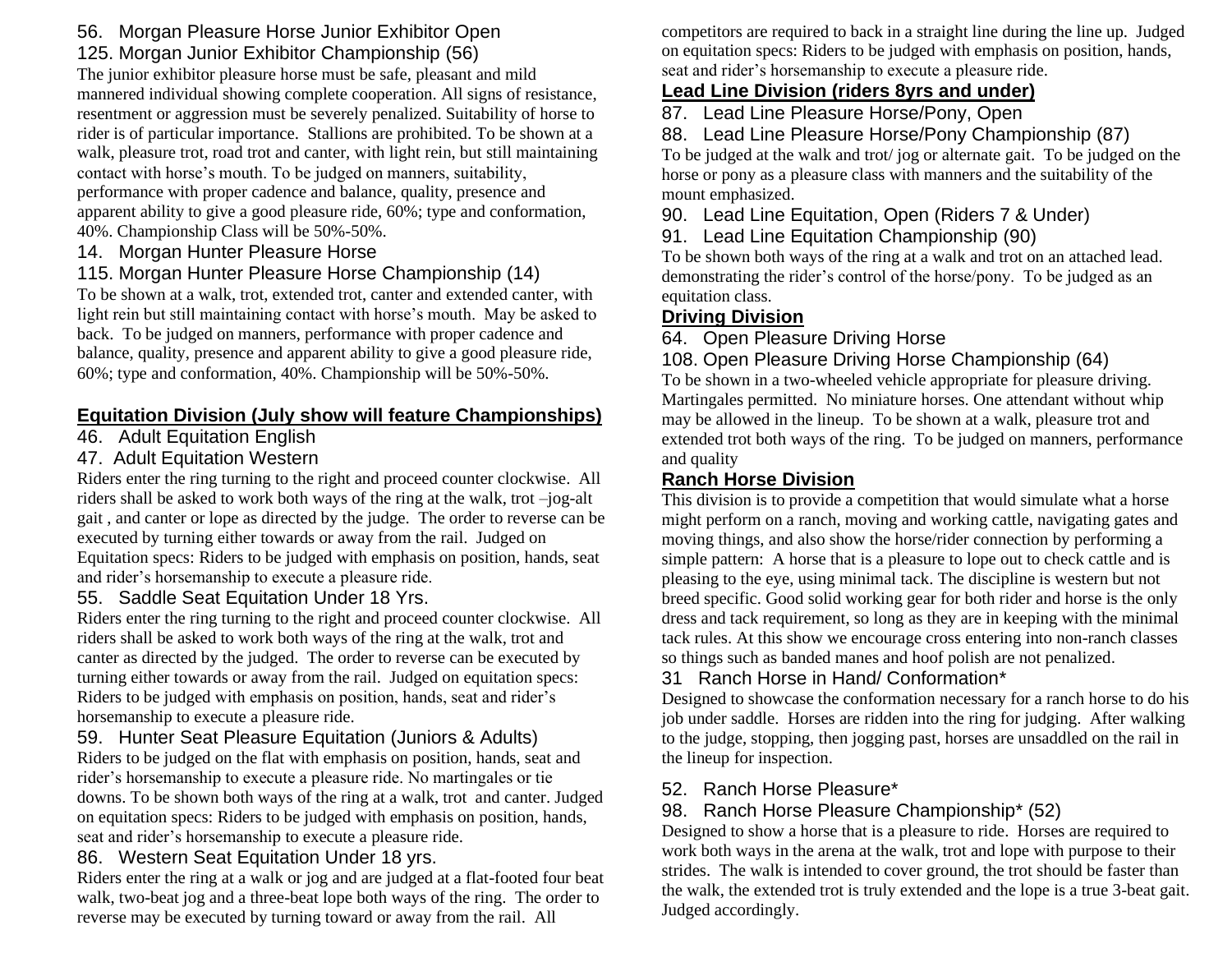#### 50. Ranch Horse Walk Trot Pleasure\*

#### 120. Ranch Horse WT Pleasure Championship\* (50)

Designed to show a horse that is a pleasure to ride. Horses are required to work both ways in the arena at the walk, trot and lope with purpose to their strides. The walk is intended to cover ground, the trot should be faster than the walk, the extended trot is truly extended and the lope is a true 3-beat gait. Judged accordingly.

#### 1\* Ranch Riding\*

### 106\* \$100 Ranch Riding Championship\* (1)

Designed to show a horse with the versatility, attitude, and movement of a working horse. The horse's performance should simulate a horse riding outside the confines of an arena and that of a working ranch horse, with good manners and responsiveness. There is no rail work. A pattern will be posted in the office.

2\* WT Ranch Riding\*

#### 107\* \$100 Ranch Riding Championship\* (2)

Designed to show a horse with the versatility, attitude, and movement of a working horse. The horse's performance should simulate a horse riding outside the confines of an arena and that of a working ranch horse, with good manners and responsiveness. There is no rail work. A pattern will be posted in the office.

#### 44.1. Ranch Horse Open Trail WT

To be shown over obstacles showing the form of a true ranch working horse. To be shown at a walk, tro/jog and canter/lope. Will be required to back.

#### 44.2. Ranch Horse Open Trail

To be shown over obstacles showing the form of a true ranch working horse. To be shown at a walk and tro/jog. Will be required to back.

#### **Standardbred Division**

#### 27. Standardbred in Hand

To be shown in hand in bridle or halter. Must stand quietly and be shown at the walk and trot/alternate gait on the line. To be judged on conformation, way of going, and finish.

#### 65. Standardbred in Harness

To be shown in any 2 or 4 wheeled vehicle, both ways of the ring at the walk, slow trot or slow alternate gait, working trot or working alternate gait and strong trot or strong alternate gait. Horse may be headed by a groom in the line-up. Backing may be required. To be judged on way of going, manners and consistency of gait

#### 51.5. Standardbred Two Gait Pleasure

## 113.5. Standardbred Two Gait Pleasure Championship (51.5)

To be shown both ways of the ring at the walk, trot or alternate gait. Backing may be requested. To be judged on way of going and manners.

## **American Saddlebred Division**

#### 13. ASB 5 Gaited

#### 82. ASB 5 Gaited Championship (13)

To be shown at an animated walk, trot, slow gait, rack and canter, both ways of the ring. To be judged on performance, presence, quality, manners and conformation.

#### 3 . ASB 3 Gaited Open

#### 126. ASB 3 Gaited Open Championship (3)

To be shown at an animated walk, park trot and canter, both ways of the ring. To be judged 75% on performance, presence, quality and manners; 25% on total conformation.

#### 53. ASB Country Pleasure Western

## 128. ASB Country Pleasure Western Championship (53)

To be shown at a flat walk, jog trot and lope on a reasonably loose rein without undue restraint (ridden with one hand on reins) both ways of the ring. Entries must be asked both ways of the ring to halt and stand quietly on the rail. Horses must stand quietly and back readily in the line up.To be judged 75% on manners, performance, presence and quality, 25% on total conformation.

#### 67. ASB 3-Gaited Country English Pleasure Horse Open 117. ASB Country Pleasure English Championship (67)

To be shown at a flat walk, trot, extended trot and canter both ways of the ring. Special emphasis is on a true, flat walk. Entries must be asked, both ways of the ring, to halt and stand quietly on the rail. Horses must stand quietly and back readily in the line up. .To be judged 75% on manners, performance, presence and quality; 25% on total conformation.

#### 75.. ASB Country Pleasure Hunter Open

#### 101. ASB Country Pleasure Hunter Championship (75)

To be shown at a walk, trot, extended trot, canter and hand gallop both ways of the ring. Horses are required to stop on the rail. To be judged on manners, performance, suitability as a hunter, quality and conformation. In the line, horses must stand quietly with all four legs perpendicular to the ground. Horse shall be required to back readily in the line

#### 73. ASB 3 Gaited Park Horse Open

#### 121. ASB 3 Gaited Park Horse Championship (73)

Shown at an animated walk or flat walk, trot and canter both ways of the ring. Judged on performance, manners, presence, quality, conformation

## 77. ASB English Show Pleasure Open

## 111. ASB English Show Pleasure Championship (77)

To be shown at a flat walk, trot and canter both ways of the ring, w/special emphasis placed on a true flat walk. Must stand quietly, back readily. Judged 75% on manners/performance; 25% on conformation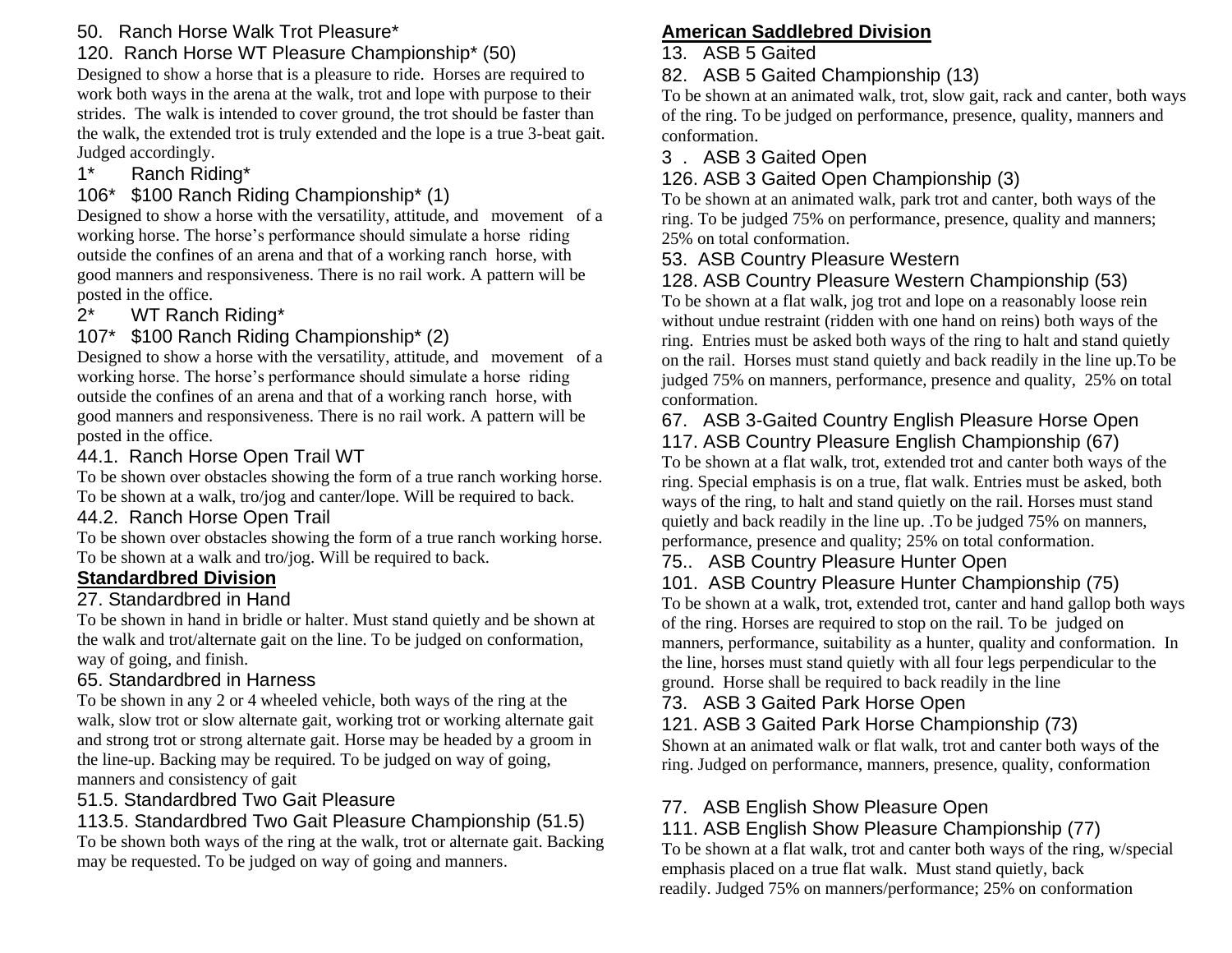#### 41. ASB English Show Pleasure Junior Exhibitor

96. ASB English Show Pleasure Jr Exhibitor Championship (41)

To be shown at a flat walk, trot and canter both ways of the ring, w/special emphasis placed on a true flat walk. Must stand quietly, back readily. Judged 75% on manners/performance; 25% on conformation

#### 62. ASB 3-Gaited Country English Pleasure Horse Open

#### 113. ASB Country Pleasure English Championship (62)

To be shown at a flat walk, trot, extended trot and canter both ways of the ring. Special emphasis is on a true, flat walk. Entries must be asked, both ways of the ring, to halt and stand quietly on the rail. Horses must stand quietly and back readily in the line up. .To be judged 75% on manners, performance, presence and quality; 25% on total conformation.

66. ASB Country Pleasure Hunter Open

#### 97. ASB Country Pleasure Hunter Championship (66)

To be shown at a walk, trot, extended trot, canter and hand gallop both ways of the ring. Horses are required to stop on the rail. To be judged on manners, performance, suitability as a hunter, quality and conformation. In the line, horses must stand quietly with all four legs perpendicular to the ground. Horse shall be required to back readily in the line

#### 77. ASB 3 Gaited Park Horse Open

116. ASB 3 Gaited Park Horse Championship (77)

Shown at an animated walk or flat walk, trot and canter both ways of the ring. Judged on performance, manners, presence, quality, conformation

#### 70. ASB English Show Pleasure Open

107. ASB English Show Pleasure Championship (70) To be shown at a flat walk, trot and canter both ways of the ring, w/special emphasis placed on a true flat walk. Must stand quietly, back readily. Judged 75% on manners/performance; 25% on conformation

#### 8. ASB English Show Pleasure Junior Exhibitor

91. ASB English Show Pleasure Jr Exhibitor Championship (8) To be shown at a flat walk, trot and canter both ways of the ring, w/special emphasis placed on a true flat walk. Must stand quietly, back readily. Judged 75% on manners/performance; 25% on conformation

#### **Roadster Division**

38. Youth Roadster Under Saddle

100. Youth Roadster Under Saddle Championship (38) To be shown at a jog trot, road gait and then at speed. To be judged on manners, performance, speed, quality and suitability of rider to pony.

57. Youth Roadster Pony to Bike

114. Youth Roadster Pony to Bike Championship

Open to all breeds. Roadsters must be driven in a two-wheeled bike or cart. Driver shall wear stable colors. Roadsters shall enter the ring clockwise at a jog trot and then show at the road gait; turn counterclockwise at the jog trot, show at the road gait and then trot at speed. To be judged on quality, speed, quality and manners.

123. ASB Country Pleasure Western Championship (51) To be shown at a flat walk, jog trot and lope on a reasonably loose rein without undue restraint (ridden with one hand on reins) both ways of the ring. Entries must be asked both ways of the ring to halt and stand quietly on the rail. Horses must stand quietly and back readily in the line up.To be judged 75% on manners, performance, presence and quality, 25% on total conformation.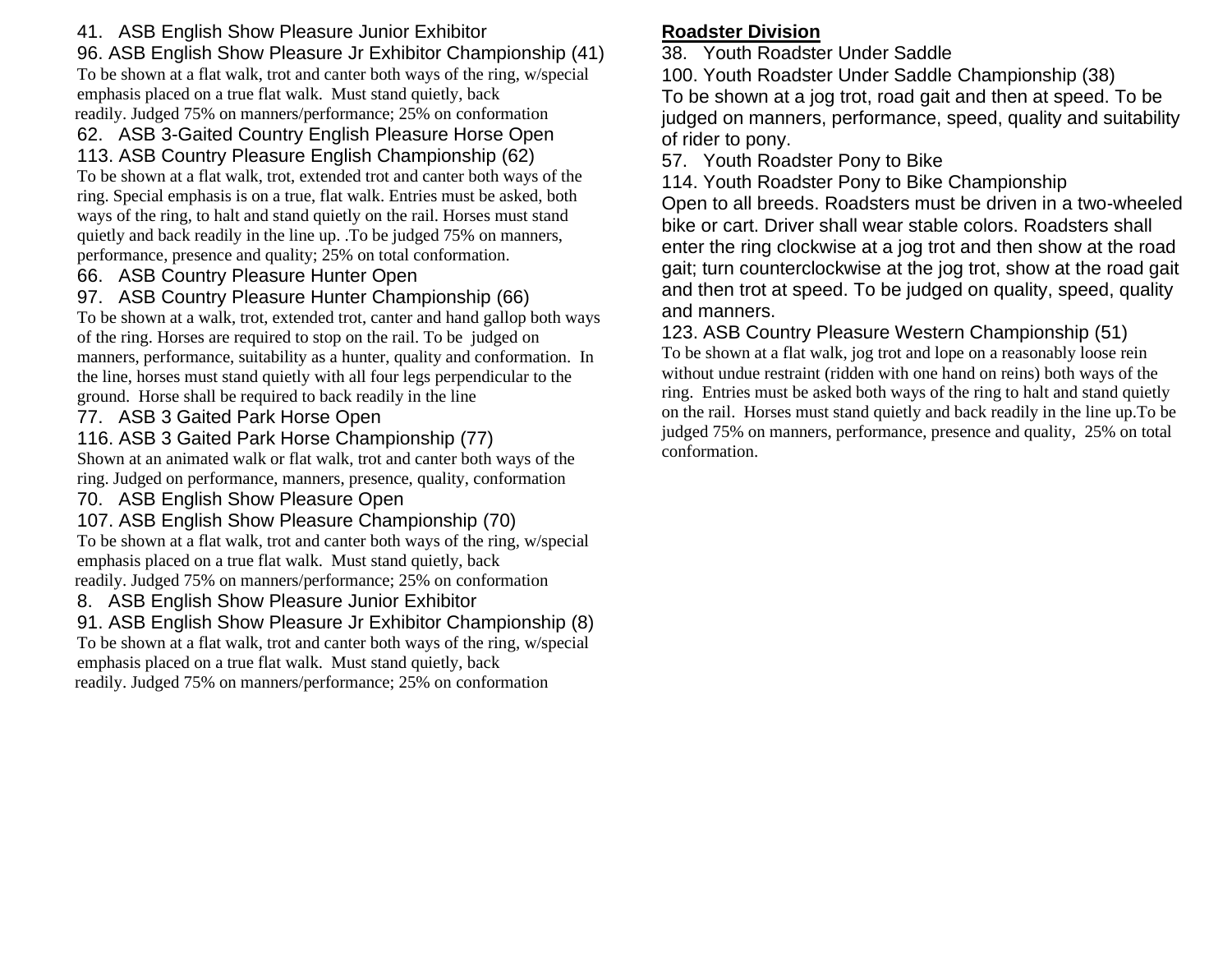#### **Maine Event Spring Premiere Horse Show Camper and Stall Reservation**

Mail completed forms for entries and stabling to:

--------------→ Stable Form: Name \_\_\_\_\_\_\_\_\_\_\_\_\_\_\_\_\_\_\_\_\_\_\_\_\_\_\_\_\_\_ Address\_\_\_\_\_\_\_\_\_\_\_\_\_\_\_\_\_\_\_\_\_\_\_\_\_\_\_\_\_\_\_\_\_\_ Tel #\_\_\_\_\_\_\_\_\_\_\_\_\_\_ Email\_\_\_\_\_\_\_\_\_\_\_\_\_\_\_\_\_\_ Barn affiliated with if any List who you would like to stable with and we will make the effort but stall location is not promised/guaranteed.  $\overline{\phantom{a}}$  , and the set of the set of the set of the set of the set of the set of the set of the set of the set of the set of the set of the set of the set of the set of the set of the set of the set of the set of the s \_\_\_\_\_\_\_\_\_\_\_\_\_\_ \_\_\_\_\_\_\_\_\_\_\_\_\_\_ \_\_\_\_\_\_\_\_\_\_\_\_\_ \_\_\_\_\_\_\_\_\_\_\_\_\_\_ \_\_\_\_\_\_\_\_\_\_\_\_\_\_ \_\_\_\_\_\_\_\_\_\_\_\_\_  $\#$  of horse stalls  $\#$  of tack stalls  $\qquad \qquad$ # of tents  $\qquad \qquad$  # of Campers Describe the make, model & color of camper with license plate # \_\_\_\_\_\_\_\_\_\_\_\_\_\_\_\_\_\_\_\_\_\_\_\_\_\_\_\_\_\_\_\_\_\_\_\_\_\_\_\_\_\_ Tent & Camper tags must be displayed or there will be a \$25 fine applied to your show bill. Mary Field 477 Bishop Hill Road Leeds, ME 04263

## ~ If stabling as a barn together, please send all entries together!

**The Maine Event: Sponsorship Form**

#### **Please consider sponsoring a class or two**

Name\_\_\_\_\_\_\_\_\_\_\_\_\_\_\_\_\_\_\_\_\_\_\_\_\_\_\_\_\_\_\_\_\_\_\_\_

**Contact** 

 $info$ 

### **Division Sponsorships \$100**

Signage in the office, FB posts, and announced when everyone of the division classes is in the ring.

Division requested\_\_\_\_\_\_\_\_\_\_\_\_\_\_\_\_\_\_\_\_\_\_\_\_\_\_\_\_\_\_\_\_\_\_\_\_

Business or name to be listed

### **Session Sponsorships \$200**

Signage in the office and the ring, FB posts, and announced throughout the session.

Session Requested **Session** Requested

Business or name to be listed

Class Sponsorships

Reg Classes \$20, Championships \$30

Combinations \$45

Signage in the office, FB posts, and announced whenever the class(es) is in the ring Please list sponsorship interested in and if class sponsorship, please list the class(es):

\_\_\_\_\_\_\_\_\_\_\_\_\_\_\_\_\_\_\_\_ \_\_\_\_\_\_\_\_\_\_\_\_\_\_\_\_\_\_\_\_\_

\_\_\_\_\_\_\_\_\_\_\_\_\_\_\_\_\_\_\_\_ \_\_\_\_\_\_\_\_\_\_\_\_\_\_\_\_\_\_\_\_\_

\_\_\_\_\_\_\_\_\_\_\_\_\_\_\_\_\_\_\_\_ \_\_\_\_\_\_\_\_\_\_\_\_\_\_\_\_\_\_\_\_\_

Please mail this form and payment, payable to DnL Ricky Drew, 41 Gore Road, Raymond, ME 04071